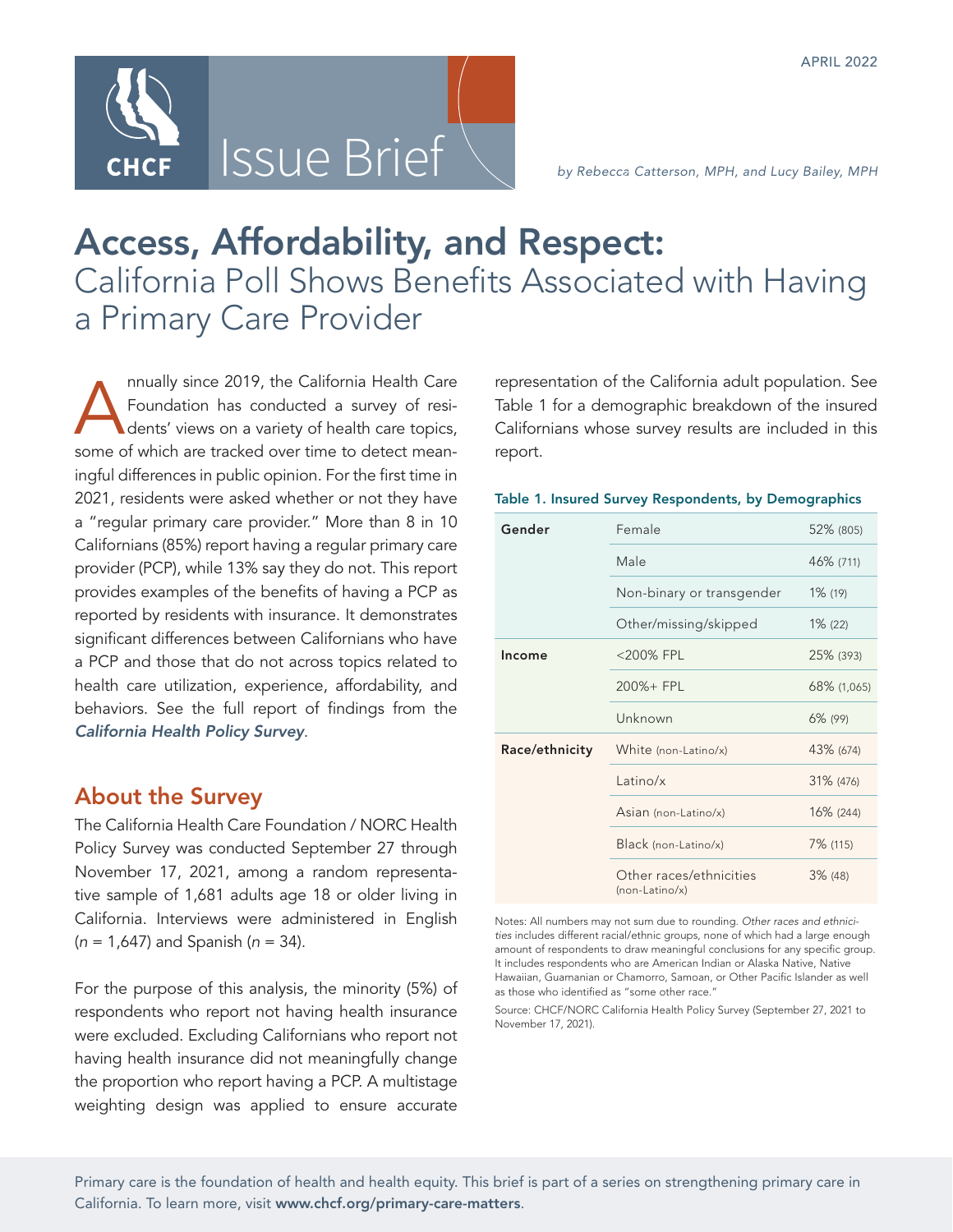The question that asked whether Californians had a PCP did not define "primary care provider." Thus, the measure of PCP is respondent defined. In **[previous qualitative research](https://www.chcf.org/publication/listening-californians-low-incomes-experience-health-care-system-means-future/)**<sup>1</sup> performed for the California Health Care Foundation, study participants who report having a PCP meant that it was an individual provider (for example, a physician or nurse practitioner) they see regularly and go to for their primary health care needs.

Any result reported as "different from," "more than," or "less than" another result is a statistically significant difference at *p* < .05. Survey data do not demonstrate the cause of differences between those who have PCPs and those who do not. (For example, those with PCPs are more likely than those without one to report some healthy behaviors, as described further in the report. This survey doesn't explain whether this is because those who have PCPs also happen to prioritize their health, or if it's because respondents are prioritizing health because of the advice or support of their PCP.) Findings are observational, but provide important insights into the benefits associated with having a PCP relationship.

# Summary of Key Findings

The results of the poll demonstrate that there are important differences between insured Californians who have a PCP and those who don't.2 Specifically, Californians with a PCP, compared to those without a PCP, are more likely to utilize some kinds of care and to have better experiences when accessing care. Having a PCP is also closely tied to reports of health care access and affordability.

### Key findings and implications:

<sup>A</sup> Californians with PCPs report seeking out and receiving more physical health care in the last 12 months, including utilizing video care for telehealth than those without a PCP. They are also less likely to skip or defer care due to cost.

- A Californians with PCPs report fewer language, distance, and affordability barriers to appropriate care than those without PCPs. Californians without PCPs are more likely to face barriers accessing care that they could afford, care that was easy to get to, a doctor who spoke the same language, a doctor who shares the same background or experiences, and a doctor who treated them with dignity and respect. These results imply that having a PCP can facilitate both access to and utilization of needed care.
- $\blacktriangleright$  Californians without PCPs are more likely to report having negative experiences with health care providers. These experiences include being *talked down to*, having a doctor *assume something about them* without asking, having a doctor suggest they were *personally to blame for their health problem*, having a doctor *refuse a test or medication* that they thought they needed, or having a doctor *not listen or not believe* what they were saying. Because negative experiences with health care providers can deter patients from seeking treatment, Californians without a PCP may continue to have their care needs unaddressed as a result of these experiences.
- $\blacktriangleright$  Californians without PCPs are more likely to report concerns about affording certain health care costs and to report that this concern led to *postponing or delaying needed care*. This group is also more likely to say that delaying care due to costs then *made their health worse*. While these results may be more indicative of perceptions of health care costs rather than actual financial barriers, the perception of cost can influence a person's likelihood of seeking needed care. It appears that having a PCP may reduce the perception of the burden of health care costs, which can empower people to get their health care concerns addressed before their conditions worsen.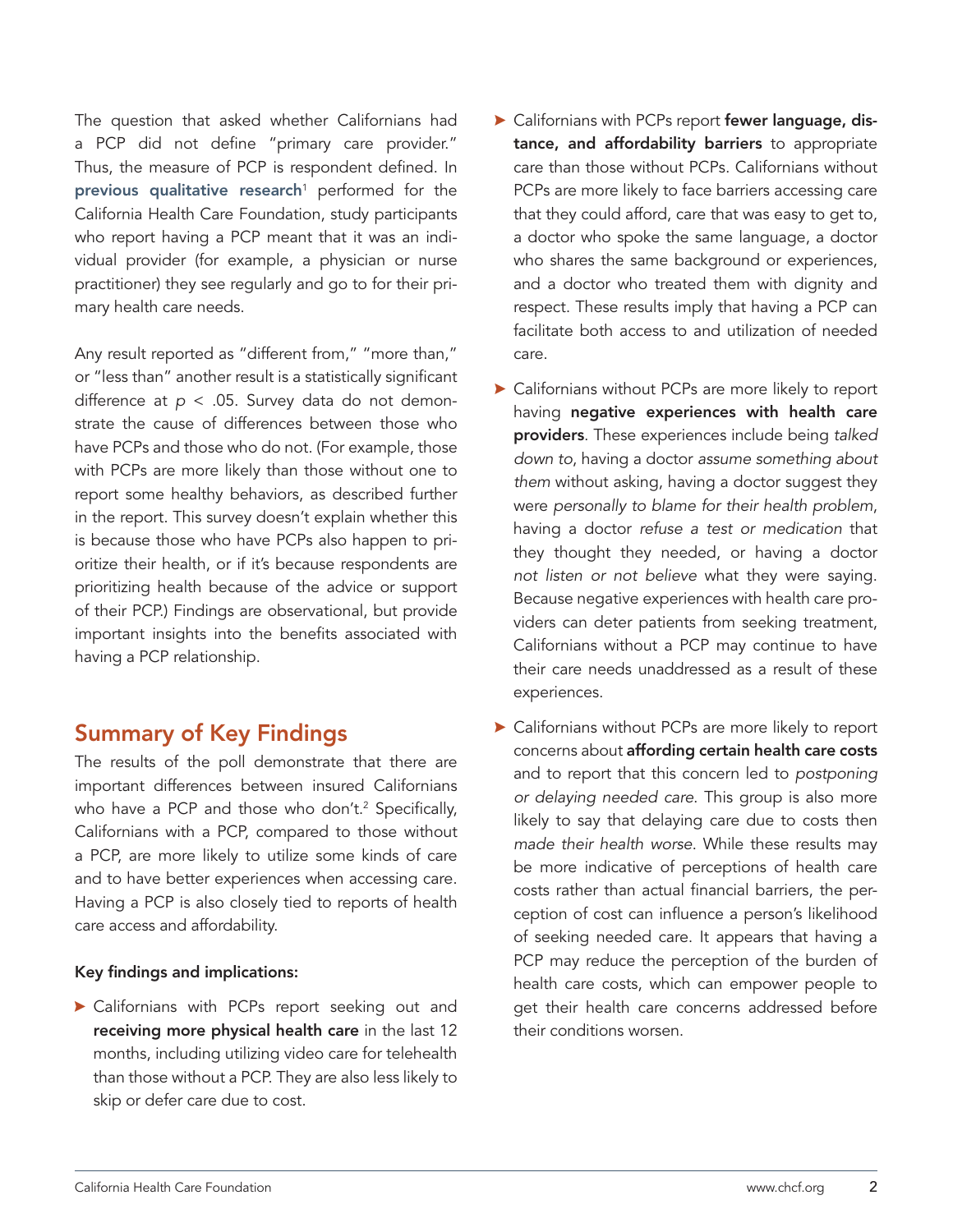**> Positive health behaviors** are more commonly reported by Californians with PCPs including making health a priority, speaking up when visiting the doctor, and getting appropriate screening and preventive care.

KEY TAKEAWAY. Latino/x Californians were the racial group least likely to report having a primary care provider. Given the positive benefits associated with having a PCP, ensuring access to one could have implications for improving health equity for Latino/x Californians.

When looking at the groups of Californians with and without a PCP by race, ethnicity, and income, significant differences appear between these groups (Figure 1). White Californians make up a large proportion of those with a PCP (44%), while Latino/x Californians were most likely to report not having a PCP (39%), compared to the other racial and ethnic groups. Californians with incomes above 200%FPL make up the majority of those with (75%) and without a PCP (64%) while Californians with low incomes represent only one-quarter (26%) of those with a PCP and over one-third (36%) of those without a PCP.



# Detailed Findings

### **Demographics**

A demographic analysis of the poll results shows that Latino/x Californians were the least likely to report having a PCP compared to all other Californians.

### Table 2. Race/Ethnicity of Survey Respondents Reporting Having a Primary Care Provider

| Black (non-Latino/x)                        | 92% |
|---------------------------------------------|-----|
| White (non-Latino/x)                        | 91% |
| Asian (non-Latino/x)                        | 87% |
| Latino/x                                    | 85% |
| Other races/ethnicities<br>$(non-Latino/x)$ | 87% |







\*Non-Latino/x.

Note: Segments may not sum 100% due to rounding.

#### TABLE 2 AND FIGURE 1

*Other races/ethnicities* includes different racial/ethnic groups, none of which had a large enough amount of respondents to draw meaningful conclusions for any specific group. It includes respondents who are American Indian or Alaska Native, Native Hawaiian, Guamanian or Chamorro, Samoan, or Other Pacific Islander as well as those who identified as "some other race."

Source: CHCF/NORC California Health Policy Survey (September 27, 2021 to November 17, 2021).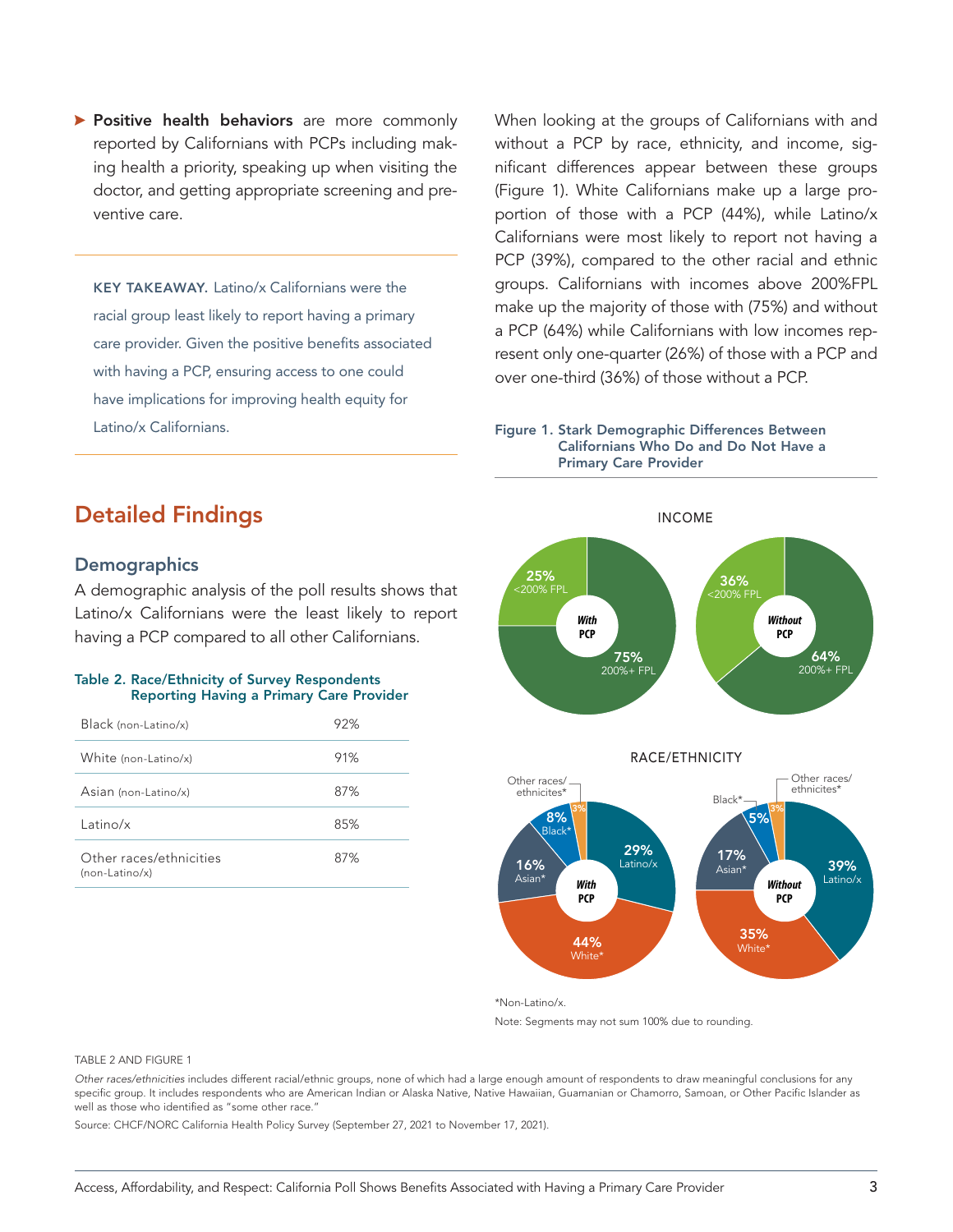### Health Care Utilization

Californians with a PCP are more likely than those without a PCP to report receiving treatment or care for physical conditions, and receiving a video visit. However, there were no differences between the two groups when it came to getting care for mental health or alcohol or drug use problems, receiving a phone visit, or skipping or postponing care for any reason.

- $\triangleright$  Californians with a PCP are more likely to report that they or a family member received treatment or counseling for any physical health condition such as high blood pressure, heart disease, cancer, diabetes, asthma, or an injury (52%), compared to those who did not have a PCP (31%).
- $\blacktriangleright$  The proportion of each group reporting that they or their family member received care in the past 12 months for any mental health condition was similar (30% for those who had a PCP and 29% for those who did not) or alcohol or drug use problems (4% for those with a PCP and 7% for those without). About half of each group (50% of those with a PCP and 55% of those without a PCP) report that they or a family member in their household skipped or postponed care for any reason in the past 12 months (no statistically significant difference).

When it comes to telehealth, Californians with a PCP are more likely to report that they received video care in the past 12 months (47%) compared to only a third of those who did not have a PCP (32%). There was no significant difference between the groups for those who report receiving phone care (56% for PCP vs. 51% for without a PCP).

### Health Care Experiences

Access to care. Californians with a PCP report fewer barriers to accessing care compared to those without a PCP. They are more likely to report being able to find affordable health care and health care at a convenient location as well as doctors who speak the same language, have the same cultural background, and treat them with dignity and respect (Figure 2).

#### Figure 2. Californians with a PCP Report Fewer Barriers to Accessing Appropriate Care

PERCENTAGE WHO SAY THAT IT IS "EASY" OR "VERY EASY" FOR THEM TO FIND THE FOLLOWING FOR THEMSELVES AND THEIR FAMILY.

#### A doctor who speaks your language



A doctor who treats you with dignity and respect



Health care at a location that is easy for you to get to



50%

A doctor who shares the same background or experiences



Source: CHCF/NORC California Health Policy Survey (September 27, 2021 to November 17, 2021).

KEY TAKEAWAY. Californians with a primary care provider report fewer barriers to accessing care compared to those without a PCP.

Experiences with health care providers. Californians who had a PCP are less likely than those without a PCP to report negative experiences with their health care providers, such as a doctor being disrespectful, assuming something about them, suggesting they were to blame for a health problem, refusing to prescribe them needed medication or to order a test they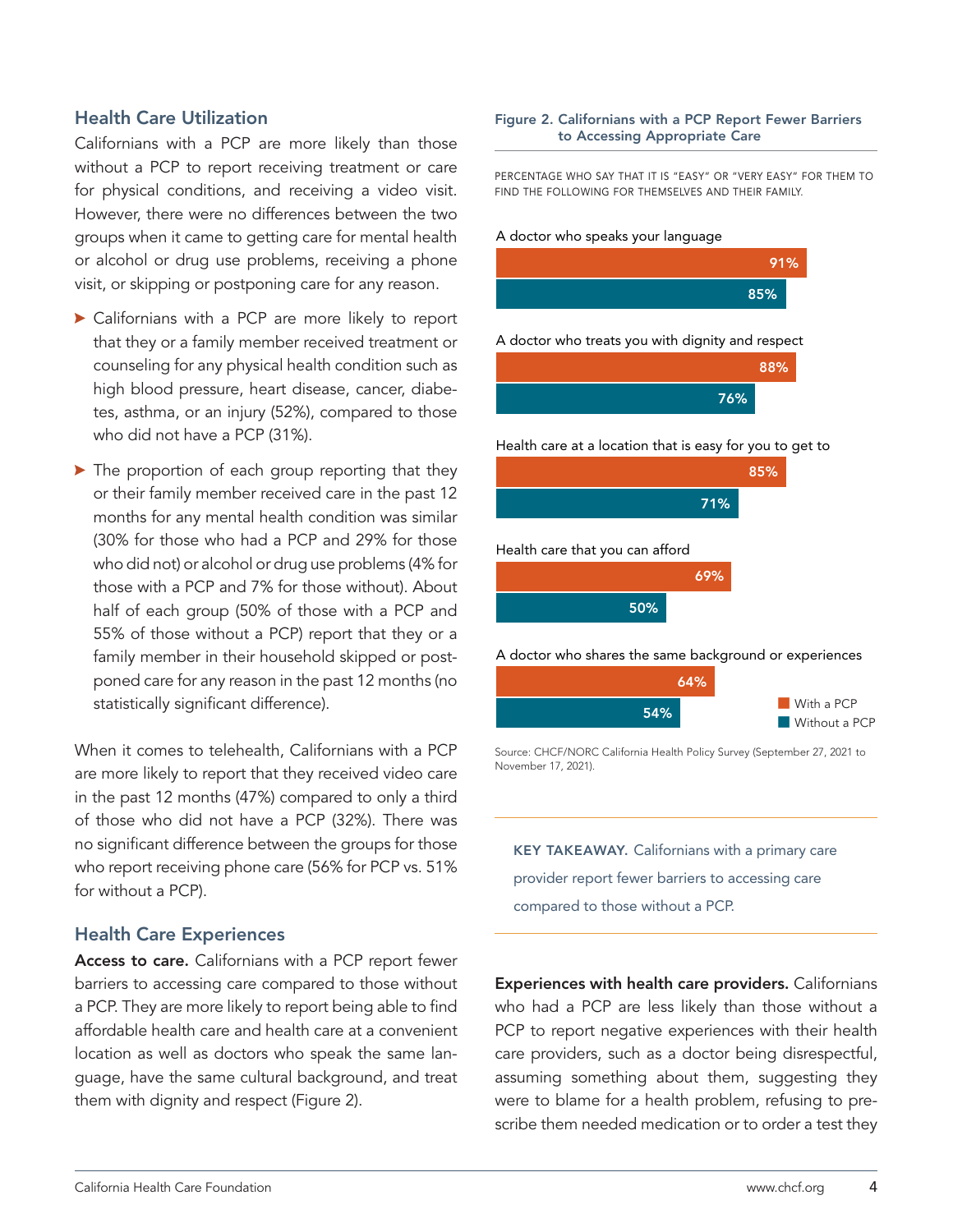needed, not listening to what they said, or not believing they were telling the truth (Figure 3).

#### Figure 3. Californians with a PCP Are More Likely to Say They Do Not Have Negative Experiences with Health Care Providers

PERCENTAGE WHO SAY THEY HAD NOT EXPERIENCED THE FOLLOWING IN THE LAST FEW YEARS (HIGHER PERCENTAGE IS BETTER)



Source: CHCF/NORC California Health Policy Survey (September 27, 2021 to November 17, 2021).

Waste and repetition. Californians with a PCP are more likely than those without one to be spared from some of the wasteful and repetitive activities common in a fragmented health care system, such as repeating medical histories, repeating tests, and sharing information across providers. Californians with a PCP are more likely than those without one to report that, in the last five years, they did not have to:

- $\triangleright$  Repeat medical history to a new health care provider (55% vs. 42%)
- $\blacktriangleright$  Repeat a medical test because prior results weren't available to the new provider (79% vs. 59%)
- $\triangleright$  Communicate other information about their condition or treatment from one provider to another (55% vs. 44%)

### Health Care Affordability

Californians without a PCP report far more challenges with health care affordability than those with a PCP:

- $\triangleright$  Close to 4 in 10 Californians (38%) without a PCP report that they or a family member had problems paying any medical bills, such as bills for doctors, dentists, medication, or home care compared to just 22% of those with a PCP.
- ▶ Californians without a PCP also report higher levels of worry than those with a PCP about being able to afford monthly health insurance premiums (61% vs. 48%), prescription drugs (60% vs. 46%), and unexpected medical bills (69% vs. 60%). This could in part be because Californians with a PCP are more connected to a doctor's office that can help them navigate costs, and they may be more used to the cost associated with accessing care (Figure 4).
- <sup>A</sup> Californians without a PCP are twice as likely as those with one to say they skipped or postponed physical health care (40% vs. 20%) or mental health care (36% vs. 16%) because of cost. Those without a PCP are also more likely to say they skipped a recommended medical treatment or test (33% vs. 20%) (Figure 5).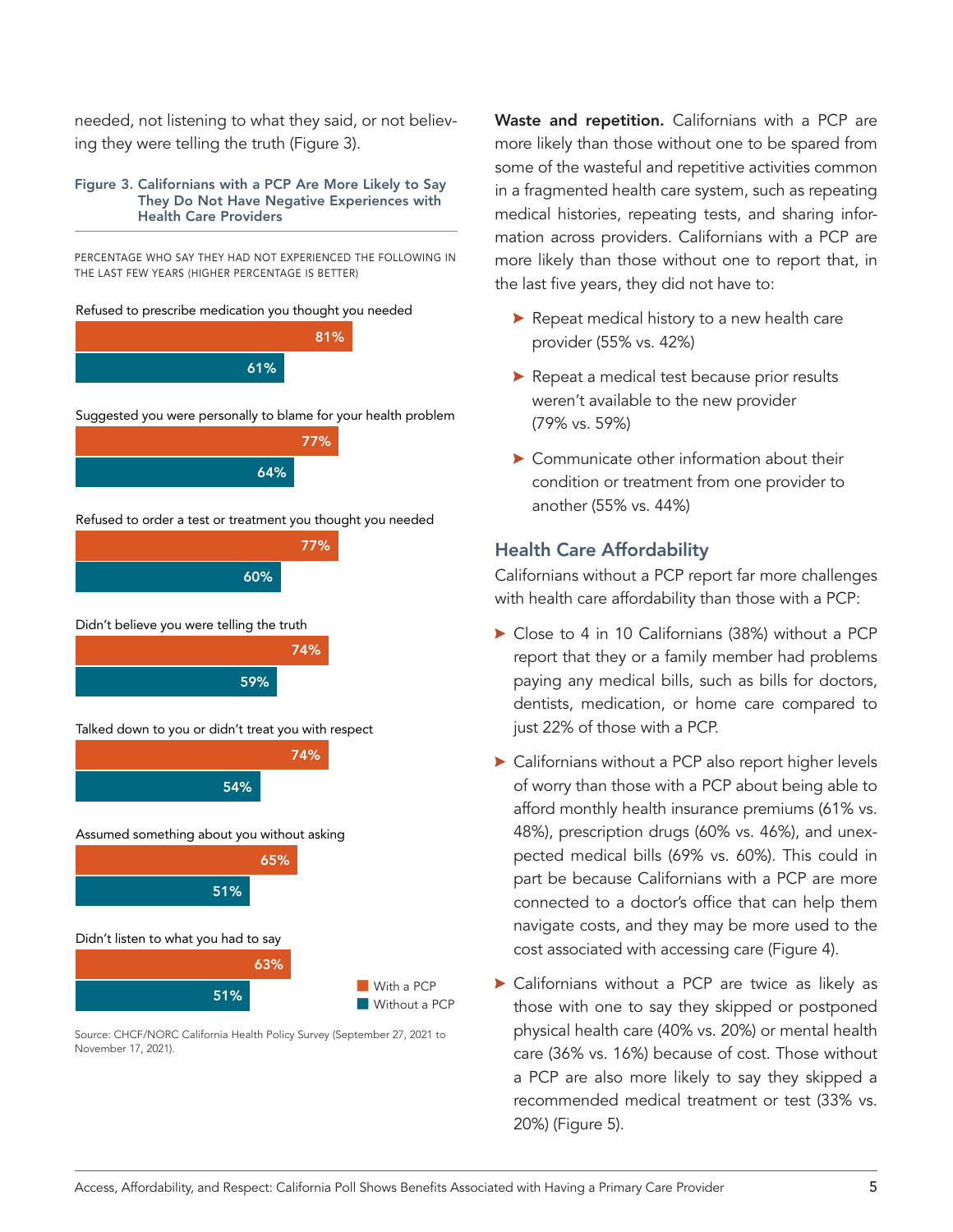$\blacktriangleright$  More than half of those without a PCP (61%) say that the actions they took due to cost made their health condition worse compared to only 44% of those with a PCP.

### Figure 4. Fewer Californians with a PCP Report Health Care Affordability Concerns.

PERCENTAGE WHO SAY THAT THEY ARE "SOMEWHAT" OR "VERY WORRIED" ABOUT BEING ABLE TO AFFORD THE FOLLOWING FOR THEM AND THEIR FAMILIES:



#### Figure 5. Californians Without a PCP Are More Likely to Skip or Postpone Care Due to Cost

Q: IN THE PAST 12 MONTHS, HAVE YOU OR ANOTHER FAMILY MEMBER DONE THE FOLLOWING BECAUSE OF COST?

### Put off or postponed getting physical health care



Skipped a recommended medical test or treatment



#### Put off or postponed getting mental health care



FIGURES 4, 5, AND 6:

Source: CHCF/NORC California Health Policy Survey (September 27, 2021 to November 17, 2021).

### Healthy Behaviors

Survey findings demonstrate that Californians with a PCP are more likely than those who don't to engage in certain healthy behaviors:

- $\triangleright$  Californians with a PCP are more than twice as likely as those without one to report that they almost always try to make their health a priority (46% vs. 21%).
- $\blacktriangleright$  Californians with a PCP are three times more likely than those without one to report that they put "quite a bit" or "a great deal" of effort into getting appropriate screenings or preventive care (40% vs. 13%) as well as speaking up about concerns when visiting the doctor (51% vs. 23%) (Figure 6).



PERCENTAGE WHO SAY THAT THEY PUT "QUITE A BIT" OR "A GREAT DEAL" OF EFFORT INTO EACH OF THE FOLLOWING:

Speaking up about your concerns when you visit your doctor



#### Getting appropriate screenings or preventive care